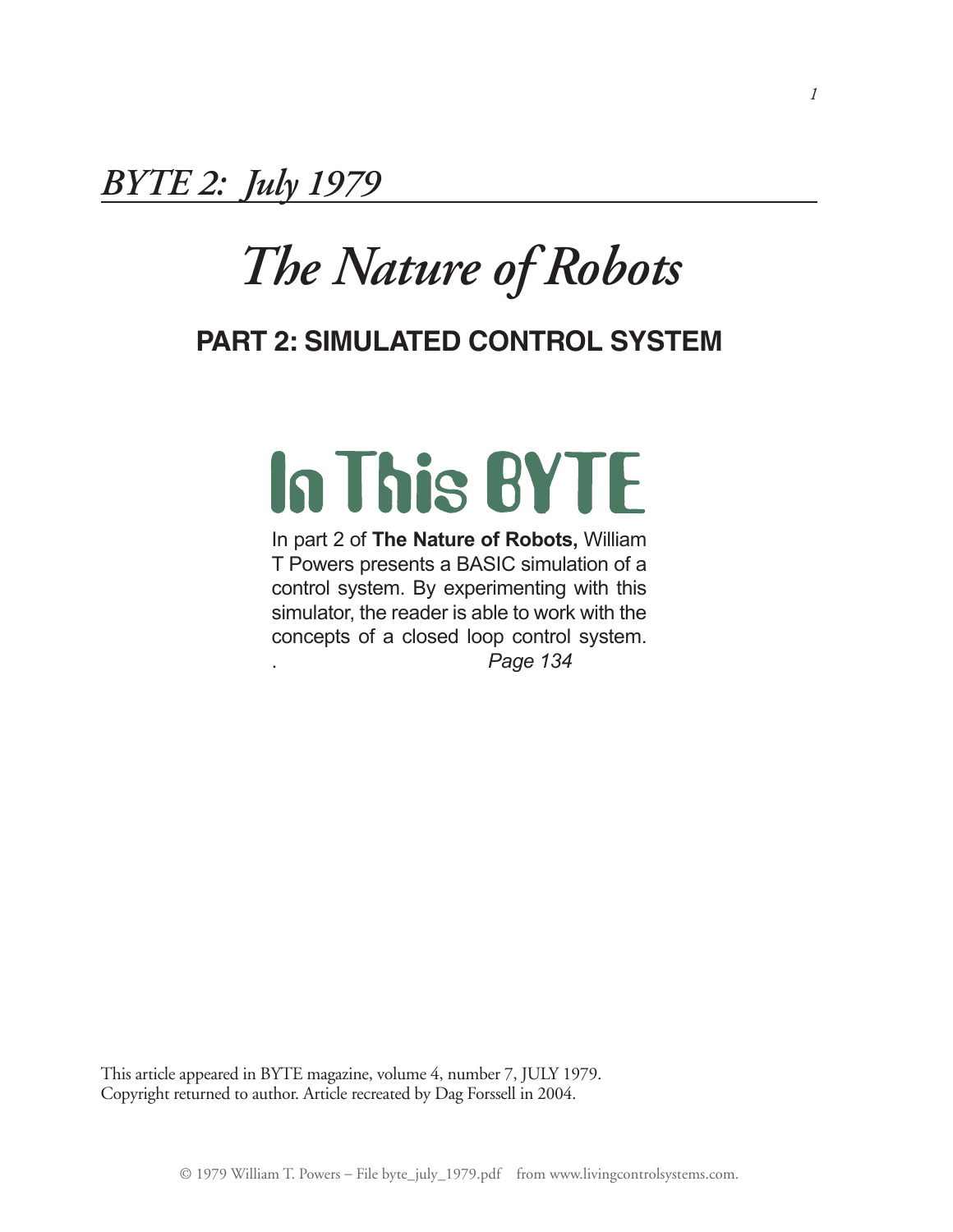## *The Nature of Robots*

#### **Part 2: Simulated Control System**

n part 1, we went through a chain of reasoning that ended with the conclusion that the behavior of an organism is not what it seems. Behavior appears to be at the end of a cause and effect chain that starts with the inputs to a nervous system, but that chain is subject to disturbances that can occur *after* the output of the nervous system. Nevertheless, the behavior at the end of this chain is stable and repeatable, while events closer to the organism become less predictable as we get nearer to the neural signals at the output of the nervous system. By analyzing an example in which a car is maintained in the center of its lane, we saw that this measure of behavior belongs at both the cause and effect ends of the chain, and that if this variable is shown only once in the diagram, a closed loop results. *I* n part 1, we went through a chain of reasoning<br>that ended with the conclusion that the behavior<br>of an organism is not what it seems. Behavior<br>appears to be at the end of a cause and effect chain that

We are going to look in more detail at the behaving system in this closed loop, to see how it might be organized to produce the results seen. We will start using a simulator written in BASIC which allows the user to vary many parameters of the control system to see the effects on its actions. Human behavior will not be mentioned much in this installment; there are many fundamentals to cover before we can get back to the main purpose of this series. The object here is to retrain the intuition so that the closed loop way of seeing behavior becomes as natural as the old straight through cause and effect way.

The method of accessing strings in North Star BASIC is different from that of Microsoft and other BASICs. Translate as follows:

| $A\$(1,n)$ | becomes | LEFT\$(A\$, n)  |
|------------|---------|-----------------|
| $A\$(n)$   | becomes | RIGHT\$(A\$, n) |
| $A\$(m,n)$ | becomes | MID\$(A\$, m,n) |

*Figure, table, and listing numbering continued from part 1.*

#### **Organization of a Control System**

The simulator (listing 2) is set up to demonstrate the properties of a standard sort of control system organization. We will first look at that organization, then at the simulator itself, and finally at some details of the operation of the control system. You can do much more experimenting than we will discuss here.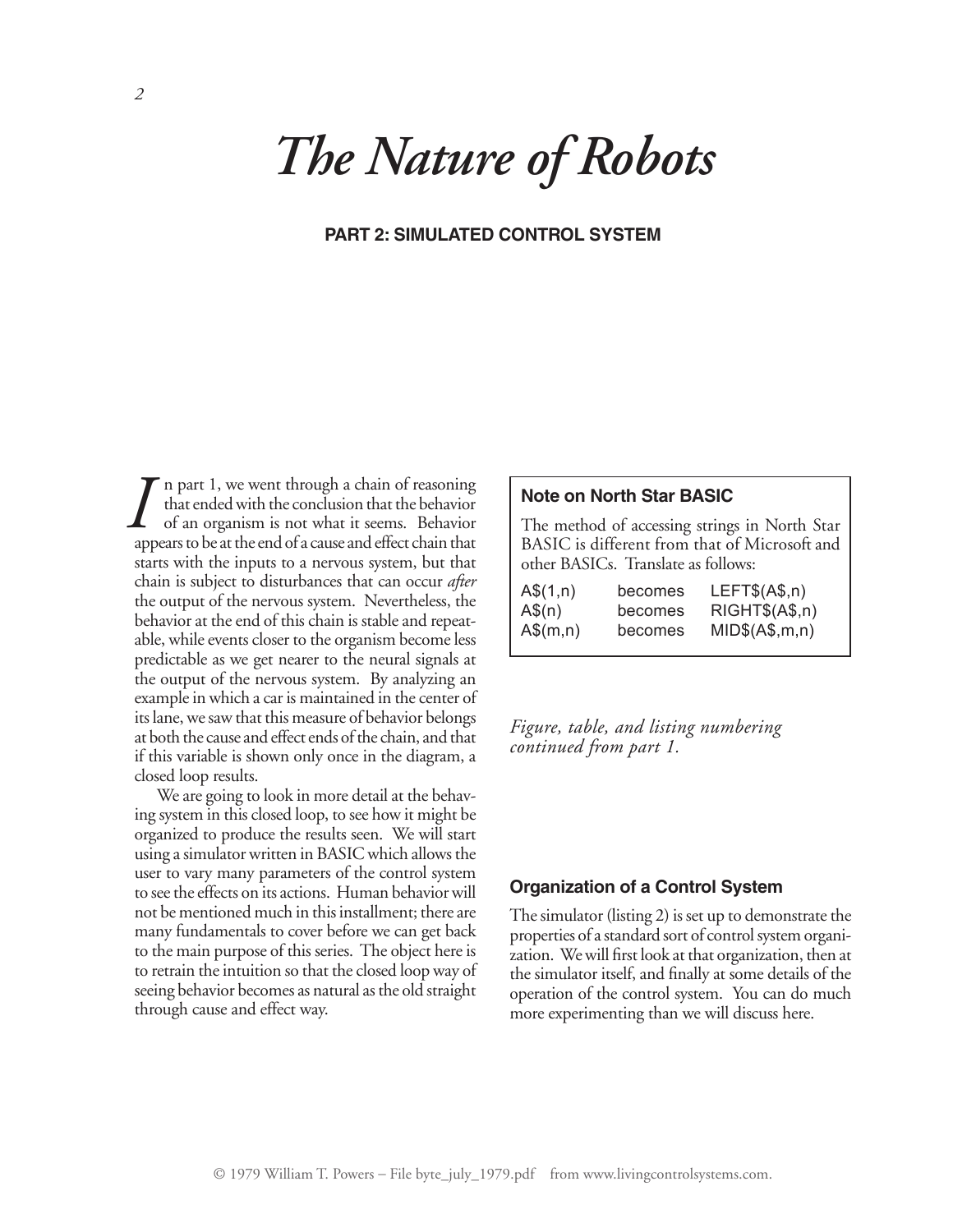| Listing 2: A control system simulator |                                                                                                          | 64 $AS = AS(6)$                                                       |                                                                    |                              |
|---------------------------------------|----------------------------------------------------------------------------------------------------------|-----------------------------------------------------------------------|--------------------------------------------------------------------|------------------------------|
|                                       | written in North Star BASIC.                                                                             |                                                                       | 65 FOR J = 1 TO 6 \ REM                                            | <b>TAG VARIABLES TO</b>      |
| 1                                     | PRINT "PROGRAM TWO: SIMULATION OF CONTROL SYSTEM                                                         |                                                                       | 66 $V(J) = 0 \setminus REM$<br>67 FOR $K = 1$ TO LEN(A\$)          | BE PLOTTED.                  |
|                                       | BEHAVIOR"                                                                                                |                                                                       | 68 IF A\$(K,K) = B\$(J,J) THEN $V(J) = 1$                          |                              |
| 2                                     | <b>PRINT</b>                                                                                             |                                                                       | 69 NEXT K                                                          |                              |
| 3                                     | PRINT "AFTER PROMPT (COLON), YOU MAY TYPE"                                                               |                                                                       | 70 NEXT J                                                          |                              |
| 4                                     | PRINT "'PLOT XXXXXX', WHERE XXXXXX MEANS"                                                                |                                                                       | 71 GOTO 50                                                         |                              |
| 5                                     | PRINT "ANY ONE OR MORE CHARACTERS FROM THE"                                                              |                                                                       | 72 IF LEN(A\$)< 3 THEN 91                                          |                              |
| 6                                     | PRINT "SET P,E,R,I,O,D, IN ANY SEQUENCE."                                                                |                                                                       | 73 IF A\$(1,3)< >"K1 = "THEN 75                                    |                              |
| 7                                     | <b>PRINT</b>                                                                                             |                                                                       | 74 $K1 = VAL(AS(4))$ GOTO 50<br>75 IF A\$(1,3)< $>$ "K2 = "THEN 77 |                              |
| 8<br>9                                | PRINT "YOU MAY ALSO SET PARAMETERS BY TYPING IN"                                                         |                                                                       | 76 $K2 = VAL(AS(4))$ GOTO 50                                       |                              |
| 10                                    | PRINT "THE PARAMETER SYMBOL IMMEDIATELY FOLLOWED"<br>PRINT "BY AN EQUAL SIGN AND THE VALUE (NO SPACES)." |                                                                       | 77 IF A\$(1,3)< $>$ "S1 = "THEN 79                                 |                              |
| 11                                    | PRINT                                                                                                    |                                                                       | 78 $S1 = VAL(AS(4)) \setminus GOTO 50$                             |                              |
|                                       | 12 PRINT "PARAMETERS ARE L, K1, K2, S1, S2, O, P, R, AND D"                                              |                                                                       | 79 IF A\$(1,3)< $>$ "S2 = "THEN 81                                 |                              |
|                                       | 13 PRINT "DEFAULT VALUES 16, 1, 2, 1, 1, 0, 0, 0, AND 15"                                                |                                                                       | 80 $S2 = VAL(AS(4))$ GOTO 50                                       |                              |
|                                       | 14 PRINT                                                                                                 |                                                                       | 81 IF A\$(1,2)< $>$ "0 = "THEN 83                                  |                              |
|                                       | 15 PRINT "TO RUN, TYPE '.' (INITIALIZE), OR '/' (DON'T INIT)."                                           |                                                                       | 82 $\text{OO} = \text{VAL}(A\$(3)) \setminus \text{GOTO}$ 50       |                              |
|                                       | 16 PRINT<br>17 $K1 = 1$                                                                                  |                                                                       | 83 IF A\$(1,2)< >"P = "THEN 85<br>84 P0 = VAL(A\$(3))\ GOTO 50     |                              |
|                                       | 18 $K2 = 2$                                                                                              |                                                                       | 85 IF A\$(1,2)< >"R = " THEN 87                                    |                              |
|                                       | $19$ S1 = 1                                                                                              |                                                                       | 86 R0 = VAL(A\$(3))\ GOTO 50                                       |                              |
|                                       | $20$ S2 = 1                                                                                              |                                                                       | 87 IF A\$(1,2)< >"D = " THEN 89                                    |                              |
|                                       | 21 $P0 = 0$                                                                                              |                                                                       | 88 D0 = VAL(A\$(3))\ GOTO 50                                       |                              |
|                                       | $22 \t 00 = 0$                                                                                           |                                                                       | 89 IF A\$(1,2) < $>$ "L = "THEN 91                                 |                              |
|                                       | 23 $R0 = 0$                                                                                              |                                                                       | 90 $L1 = VAL(A$(3))\ GOTO 50$                                      |                              |
|                                       | $24$ D <sub>0</sub> = 15                                                                                 |                                                                       | 91 PRINT "???", \ GOTO 50<br>92 REM **                             |                              |
|                                       | 25 $V(4) = 1$<br>$26 \quad V(5) = 1$                                                                     |                                                                       | 93 REM **                                                          | SIMULATION AND PLOTTING LOOP |
|                                       | 27 $V(6) = 1$                                                                                            |                                                                       | 94 REM **                                                          |                              |
|                                       | 28 INPUT "DISPLAY WIDTH: ",W                                                                             |                                                                       | 95 $P = PO \setminus REM$                                          | ENTRY WITH INITIALIZATION    |
|                                       | $29 \text{ W} = \text{W} - 2$                                                                            |                                                                       | $96$ O = 00\D = D0\R = R0                                          |                              |
|                                       | 30 $C = W/2 \setminus REM$                                                                               | <b>CENTER OF DISPLAY</b>                                              | 97 $I = FNF(O) + FND(D)$                                           |                              |
| 31                                    | DIM Z\$(W),M\$(W),A\$120),B\$(6),K(6),U(6),E\$(72)                                                       |                                                                       | 98 $E = R - P \ GOSUB 109 \ REM$ PLOT INIT. CONDITIONS             |                              |
|                                       | $32$ B\$ = "PERIOD"                                                                                      |                                                                       | 99 $D = D0 \setminus REM$                                          | ENTRY, NO INITIALIZATION     |
|                                       | $33 \quad L1 = 15$<br>$34$ FOR J = 1 TO W                                                                |                                                                       | 100 $R = R0$<br>101 FOR L = 1 TO L1 \ REM                          | CONTROL LOOP SIMULATION      |
|                                       | $35 \quad Z\$(J,J) = "$                                                                                  |                                                                       | $102$ I = FNF(O) + FND(D)                                          |                              |
| 36                                    | NEXT J \ REM                                                                                             | <b>CREATE BLANK FILE</b>                                              | 103 $P = FN(I)$                                                    |                              |
| 37                                    | DEF FNI(X)\ REM                                                                                          | <b>INPUT FUNCTION</b>                                                 | 104 $E = R-P$                                                      |                              |
|                                       | $38 \quad P = P + S1*(K1*X-P)$                                                                           |                                                                       | 105 O = $FNO(E)$                                                   |                              |
|                                       | 39 RETURN P                                                                                              |                                                                       | 106 GOSUB 109 \ REM                                                | CALL PLOTTING SUBROUTINE     |
|                                       | 40 FNEND                                                                                                 |                                                                       | 107 NEXT L<br>108 GOTO 50                                          |                              |
| 41                                    | DEF FNO(X) \ REM<br>42 $Q = Q + S2*(K2*E-Q)$                                                             | OUTPUT FUNCTION                                                       | 109 REM * "                                                        |                              |
|                                       | 43 RETURN 0                                                                                              |                                                                       | 110 REM **                                                         | PLOTTING SUBROUTINE          |
|                                       | 44 FNEND                                                                                                 |                                                                       | 111 REM                                                            |                              |
|                                       | 45 DEF FNF(X) = $0.5*X \setminus \text{REM}$                                                             | <b>FEEDBACK FUNCTION</b>                                              | 112 $U(1) = P + C$                                                 |                              |
|                                       | 46 DEF FND(X) = $0.8 \times$ X \ REM                                                                     | DISTURBANCE FUNCTION                                                  | 113 $U(2) = E + C$                                                 |                              |
|                                       | 47 REM * *                                                                                               |                                                                       | 114 $U(3) = R + C$                                                 |                              |
| 48                                    | REM * * COMMANDS FOR SETTING PARAMETERS<br>49 GOTO 51                                                    |                                                                       | 115 $U(4) = I + C$<br>116 $U(5) = 0 + C$                           |                              |
|                                       | 50 A\$ = "" \ IF EI > LEN(E\$) THEN 51 ELSE 53                                                           |                                                                       | 117 $U(6) = D + C$                                                 |                              |
|                                       | 51 INPUT ":",E\$ \A\$ = " "\E1 = 1                                                                       |                                                                       | 118 PRINT                                                          |                              |
|                                       | 52 IF LEN(E\$)< > 0 THEN 53 \ PRINT \ GOTO 51                                                            |                                                                       | 119 M\$ = $Z$ \setminus REM$                                       | <b>CLEAR OUTPUT BUFFER</b>   |
|                                       | 53 $E1$ \$ = $E$ \$(E1,E1) \ E1 = E1 + 1                                                                 |                                                                       | 120 M $$(C + 1, C + 1) = ". " \setminus$ REM                       | <b>MARK SCREEN CENTER</b>    |
|                                       | 54 IF EI \$ = "," THEN 57 ELSE IF EI >LEN(E\$) THEN 56                                                   |                                                                       | 121 FOR J = 1 TO 6 \ REM                                           | <b>LOAD BUFFER</b>           |
|                                       | 55 A\$ = A\$ + E1 \$ \ GOTO 53                                                                           |                                                                       | 122 U = $INT(U(J) + .5) + 1$                                       |                              |
|                                       | 56 $AS = AS + E1$ \$<br>57 IF A\$ = "." THEN 95                                                          |                                                                       | 123 IF U< 1 THEN U = 1<br>124 IF U> W THEN U = W                   |                              |
|                                       | 58 IF $AS = "T"$ THEN 99                                                                                 |                                                                       | 125 IF $V(J) = 1$ THEN M\$(U,U) = B\$(J,J)                         |                              |
|                                       | 59 IF A\$ < >"?" THEN 62                                                                                 |                                                                       | 126 NEXT J                                                         |                              |
|                                       |                                                                                                          | 60 PRINT \ PRINT%7F3, "K1 = ",K1," K2 = ",K2," S1 = ",S1," S2 = ", S2 | 127 PRINT M\$, \ REM                                               | <b>PRINT BUFFER</b>          |
|                                       | 61 GOTO 51                                                                                               |                                                                       | 128 RETURN                                                         |                              |
|                                       | 62 IF LEN(A\$)< 5 THEN 72                                                                                |                                                                       | 999 END                                                            |                              |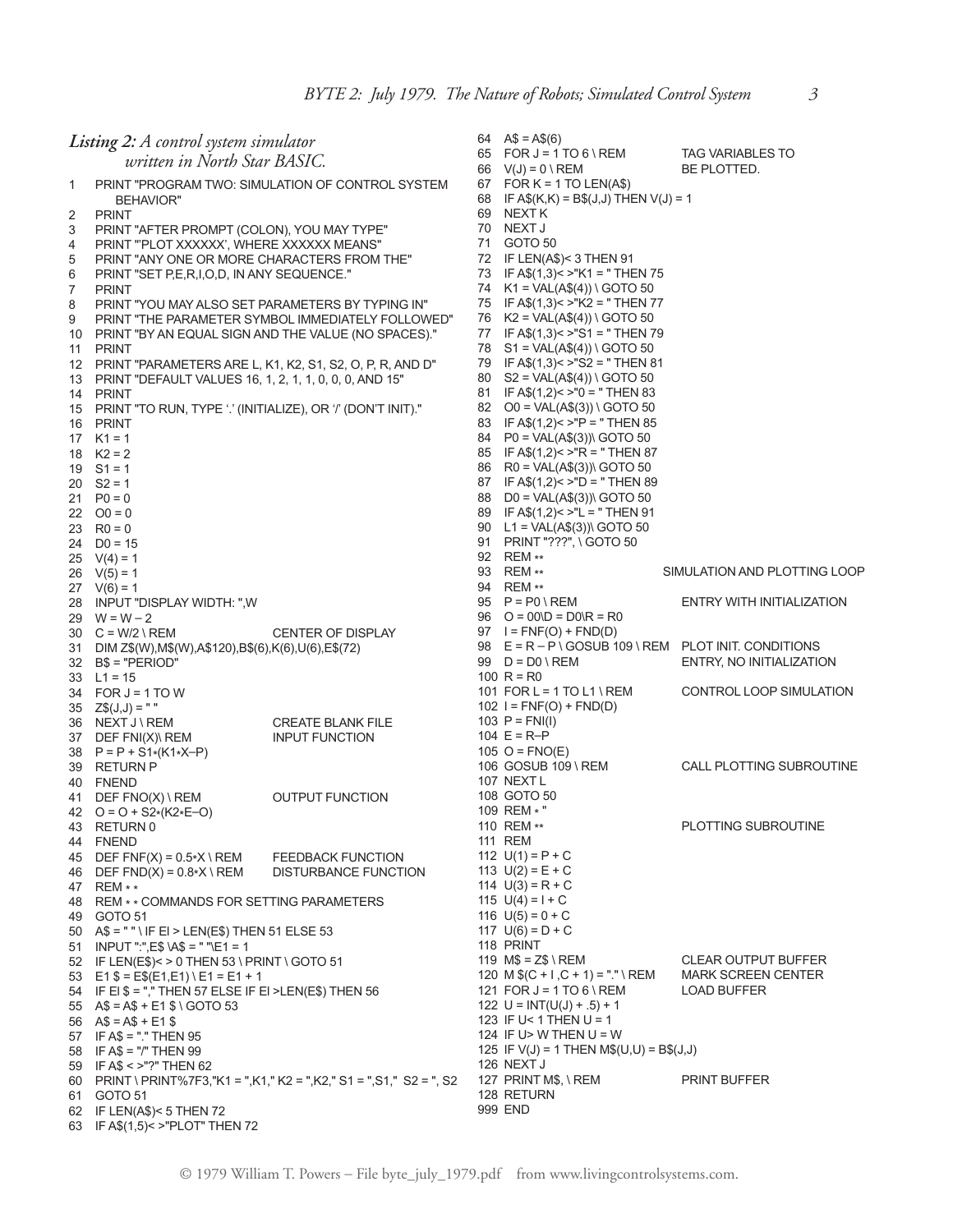Figure 5 is a diagram of a typical control system. Almost every control system can be expressed in this form, although in the real system, functions that are shown here as separate are often combined into one physical entity. The symbols for functions and variables are those which appear in the BASIC simulator.

The behaving system is entirely above the boundary line. All that is not the behaving system (or systems inside the organism at a higher level, not considered here) is called the *environment* of the system. Variables inside the system will always be called *signals,* and variables in the environment will always be called *quantities.*

In the environment we have three quantities mentioned in part 1. The *input quantity* is a physical variable that the system can sense. The state of this quantity is the result of all influences acting on it (which in our limited universe means the influence from the system's own output) and one representative *disturbing quantity*that can vary independently from what the system does. The system's output is represented by the *output quantity.* The input quantity is called I, the output quantity O, and the disturbing quantity D.

The output and disturbing quantities are separated in space from the input quantity, and they influence the input quantity through properties of the intervening environment. The connection that translates the state of the output quantity into an influence on the input quantity is called the *feedback function,*symbolized in BASIC as FNF. The function that translates the state of the disturbing quantity into another influence on the input quantity is the *disturbing function,* symbolized FND. If the input quantity is associated with some physical object, then FNF and FND may both contain properties of that object (eg: its mass). There are less redundant ways to handle this in special cases.

The meaning of the previous paragraph is summed up in line  $102:1 = FNF(O) + FND(D)$ . The state of the input quantity is the sum of the influences from the output quantity and the disturbing quantity. In the real world, both the output quantity and the disturbing quantity may have many effects other than those on I, but those effects are irrelevant to the operation of this system (perhaps not to the designer or user of the system, if it is artificial). We have therefore considered everything about the environment that is of interest here.



*Figure 5: Thesystem's output quantity, 0, influences the input quantity, I, via the feedback function, FNF. The disturbing quantity, D, influences the input quantity via the disturbance function FND. Both FNF and FND represent physical links in the environment. The state of the input quantity is determined by the sum of these two influences.*

 *The system's input function, FNI, converts the state of the input quantity into a magnitude of the perceptual signal P. P is compared with the reference signal R in the comparator function, which emits* an error signal  $E = \overline{R} - P$ . The error signal is *converted into a magnitude of the output quantity via the output function, FNO.*

Above the line we have the behaving system. We cross the boundary at the *input function,* FNI. This is the function which turns the state of an external quantity, I, into the magnitude of a *perceptual signal,* P. Both sensors and computing processes may be involved in a complex input function. The outcome, however, is always the magnitude of a single signal, whatever it represents. This signal can only increase or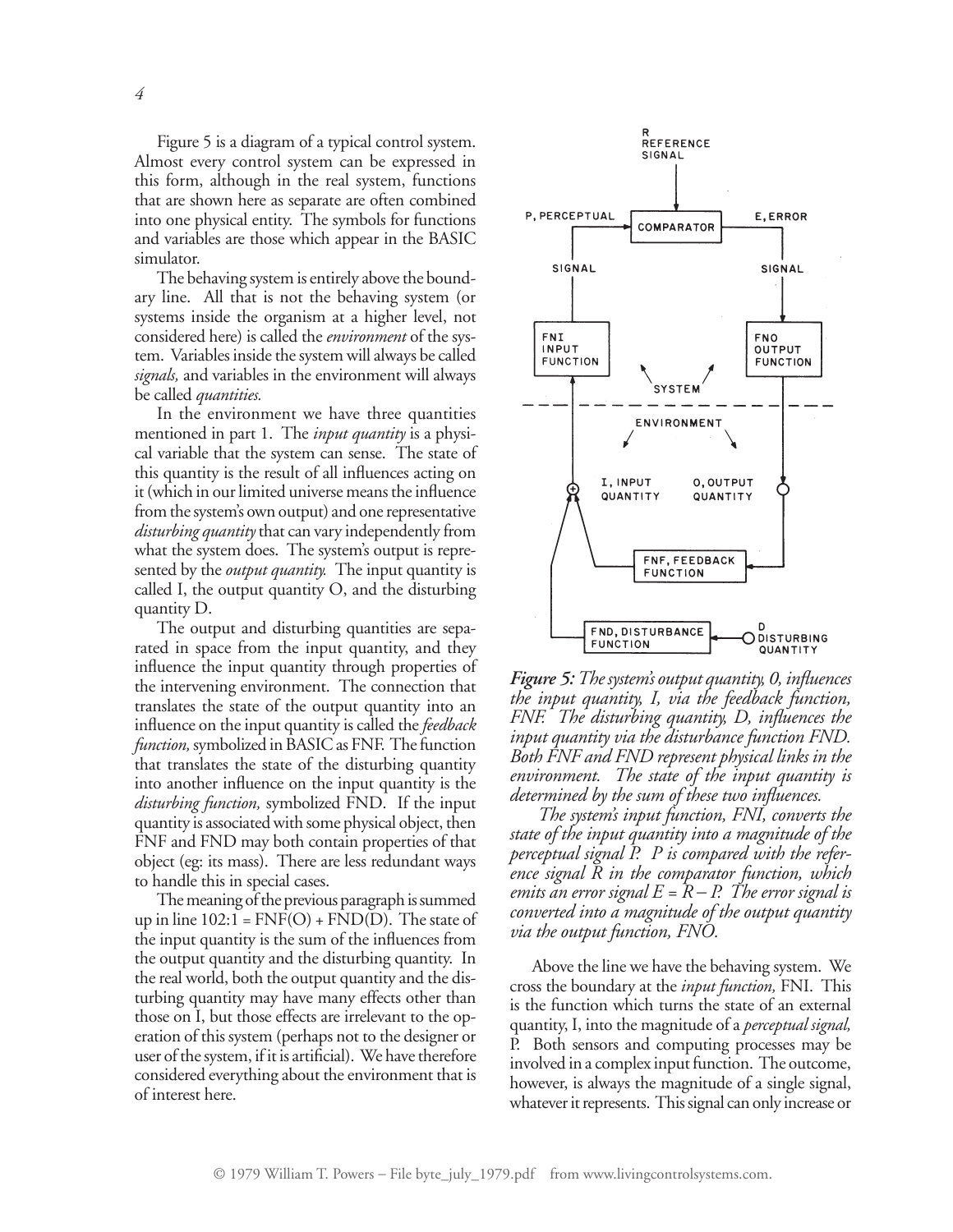#### **Anatomy of the Simulator**

Let's run through the simulator quickly before we start using it, to see how this control organization operates.

Lines 1 thru 16 are user instructions. Lines 17 thru 27 initialize the system in a way that will be used to illustrate a point. Lines 28 thru 33 do more initializing, and ask for the width of your display. Lines 34 thru 36 create a blank string in case your BASIC doesn't set dimensioned strings initially to spaces.

Lines 37 thru 46 define the various functions of the control system. If your BASIC can't do multiline functions, you can substitute subroutines here. The idea is to make it easy to try out different kinds of functions in the control system.

Lines 49 thru 91 comprise the interpreter, which accepts character strings and sets initial conditions and parameters before each run. Variables are initialized and constants are set by typing a string of the form A=m or An=m (no spaces; terminated by a carriage return). To set up the plotter, the statement is PLOT XXXXXX, where XXXXXX is one or more characters from the set P,E,R,I,O, and D, in any sequence. The plotter comes up set to plot P, E, and R. If you forget the last values of the parameters K1, K2, S1, and S2, type ? and they will be printed out. We will eventually define them,

The control system itself is simulated from line 95 to line 108. Entering the simulator at line 95 initializes the perceptual and output variables to values given to the interpreter. Entering at line 99 runs the simulation from the conditions left at the end of the last run. This is taken care of by the two run commands in the interpreter: a dot (.) means run with initialization, and a slash (/) means run without initialization. All commands require a carriage return termination.

The plotting subroutine goes from line 112 to line 128. Its operation deserves a note, since it was arrived at after some more normal schemes were rejected for being too slow. When the interpreter is given a string of symbols to set up the plotting, a table is set up  $(V(j))$  in which a 1 means plot and a 0 means don't plot. When the plotter is entered, it transfers all six variables to another table, U(j).

The output buffer is then cleared, and a short loop scans the V table, picking up variables from the U table when  $V(j)=1$ , and putting the symbol into the output buffer in a position corresponding to the value of the variable. Then the output buffer is printed out. This eliminates sorting the variables by size or printing the line as many times as there are variables. This method nicely cures the fundamental "rheumatism" of BASIC, as it is able to plot about two lines per second on my Polymorphics VTI display.

When two variables fall on the same spot, the variable that actually appears is the latest one in the series PERIOD. Thus far it has always been easy to figure out where a missing variable is hidden.

Once we have a set of variables connecting functions together, and an overall arrangement, we can treat the system by assembling it piece by piece. Let's look at the pieces we have, represented by the four statements in listing 2 from line 102 to 105:

102  $I = FNF(O) + FND(D)$ 103  $P = FNI(I)$ 

```
104 E = R - P
```

```
105 O = FNO(E)
```
Looking at figure 5, we can see that these four statements lead us clockwise around the closed loop. I is the result of combining the outputs of the feedback and disturbance functions. it becomes the input to the input function, producing a value of the perceptual signal P. P is one of the inputs to the comparator, which produces the error signal E.

E is the input to the output function that produces O, the output quantity. The output quantity is the input to the feedback function, which leads us back to the start.

It might seem that all we have to do now is to supply some specific forms for the functions, and turn the system on to see what it will do. In a sense, this is right. If this were an analogue computation, we might even get a correct idea of how the system works. However, it is unlikely that anyone who hasn't done this before would plug in the right functions to make a digital computer give us anything more than a fairy tale. It is so important to understand this point that l have written the simulator to come up initialized in order to illustrate it.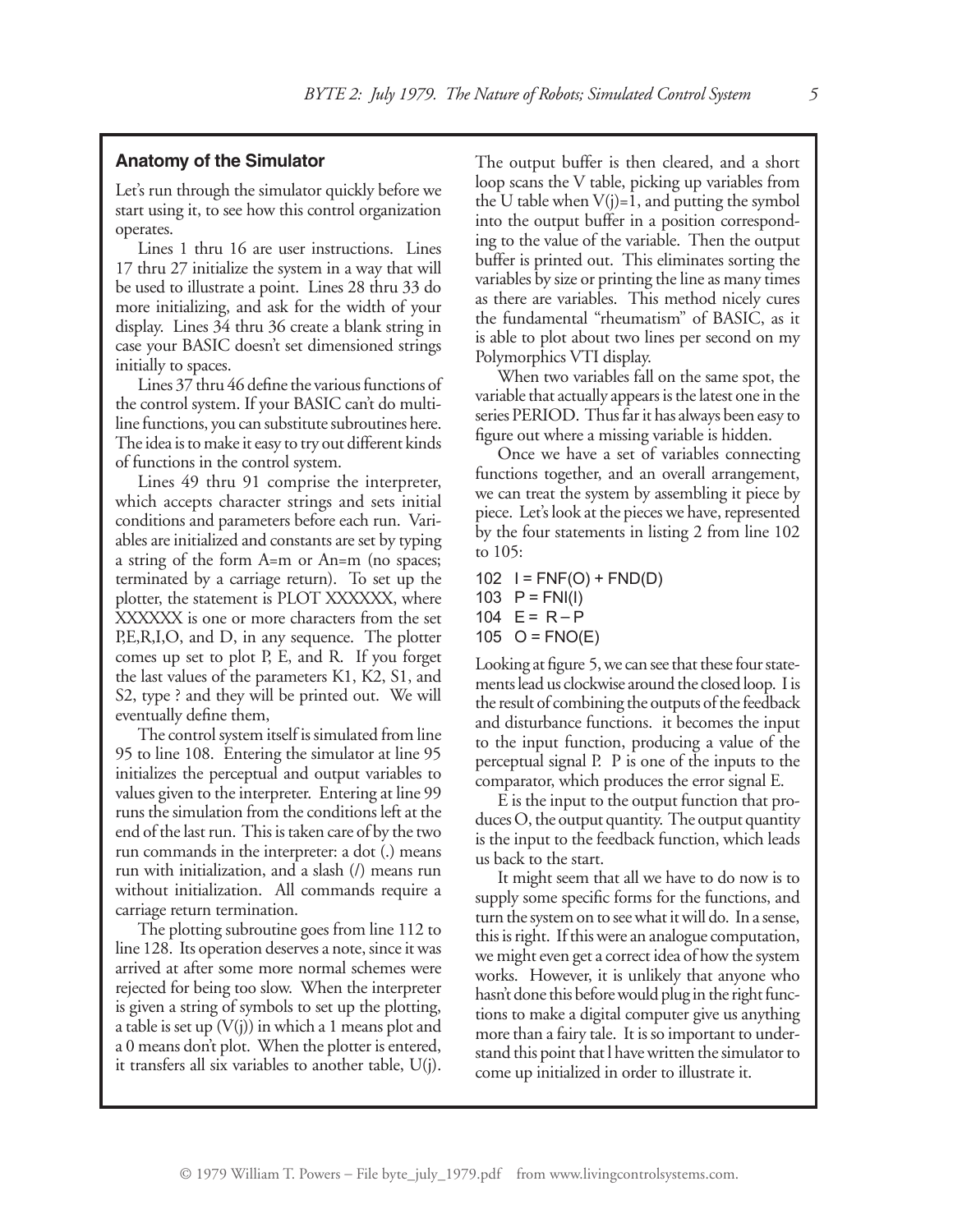#### **Using the Simulator**

The simulator is run from the keyboard, using commands that tell it which variables to plot and what values of variables and parameters to start with. The instructions can be given one at a time, terminated by carriage returns, or they can be given in a continuous string with commands separated by commas. The latter is useful for altering parameters in the middle of a plot in order to see their effects.

The only time a space is permitted in a command or string of commands is when it is separating the word PLOT from the string of variable symbols to be plotted.

In order to tell the simulator what variables to plot, type:

#### PLOT XXXXXX

where XXXXXX means a string of 1 to 6 symbols from the set PERIOD. The order of the symbols makes no difference. When two or more symbols land on the same plot, the one that you see is the latest in the series PERIOD, regardless of the order in which they were given.

To start a plotting run, type a period followed by a carriage return or comma if initialization is to occur first, and type a slash (/) if the run is to start from the conditions at the end of the previous run. Initializing creates one extra line of plot showing the initial conditions.

The parameters and variables that can be set are as follows:

- L Number of lines to be plotted in any plotting run.
- K1 Steady state proportionality factor of the input function.
- S1 Slowing factor for the input function; positive and between 0 and 1.
- K2 Steady state proportionality factor of the output function.
- S2 Slowing factor for the output function; positive and between 0 and 1.
- O Initial value of output quantity.
- P Initial value of perceptual signal.
- R Setting of reference signal.
- D Magnitude of disturbing quantity.

**Examples:** (colon is prompt from computer. Always terminate a string with a carriage return).

| Set L to 16                            | $I = 16$    |
|----------------------------------------|-------------|
| Set $D$ to 0, run without initializing | :D= $O/$ or |
|                                        | $\cdot$ D=O |
|                                        | $\cdot$ /   |
|                                        |             |

Set D to 0, plot 2 points after initializing, set D to :PLOT PER,D=0,L=2,.,D=10, L=13,/ 10, plot 13 points from previous conditions. Plot P, E, and R

The program is written so that after a plot is completely done (a complete string has been interpreted), the prompt character appears to the right without a carriage return. That allows a 16 point plot to be shown on a 16 line video display screen without the final carriage return bumping the first line off the screen. If you want your next string to start at the left, just hit a carriage return.

To find out the values of K1, K2, S1, and S2 when you forget them, type "?" followed by carriage return and they will be printed.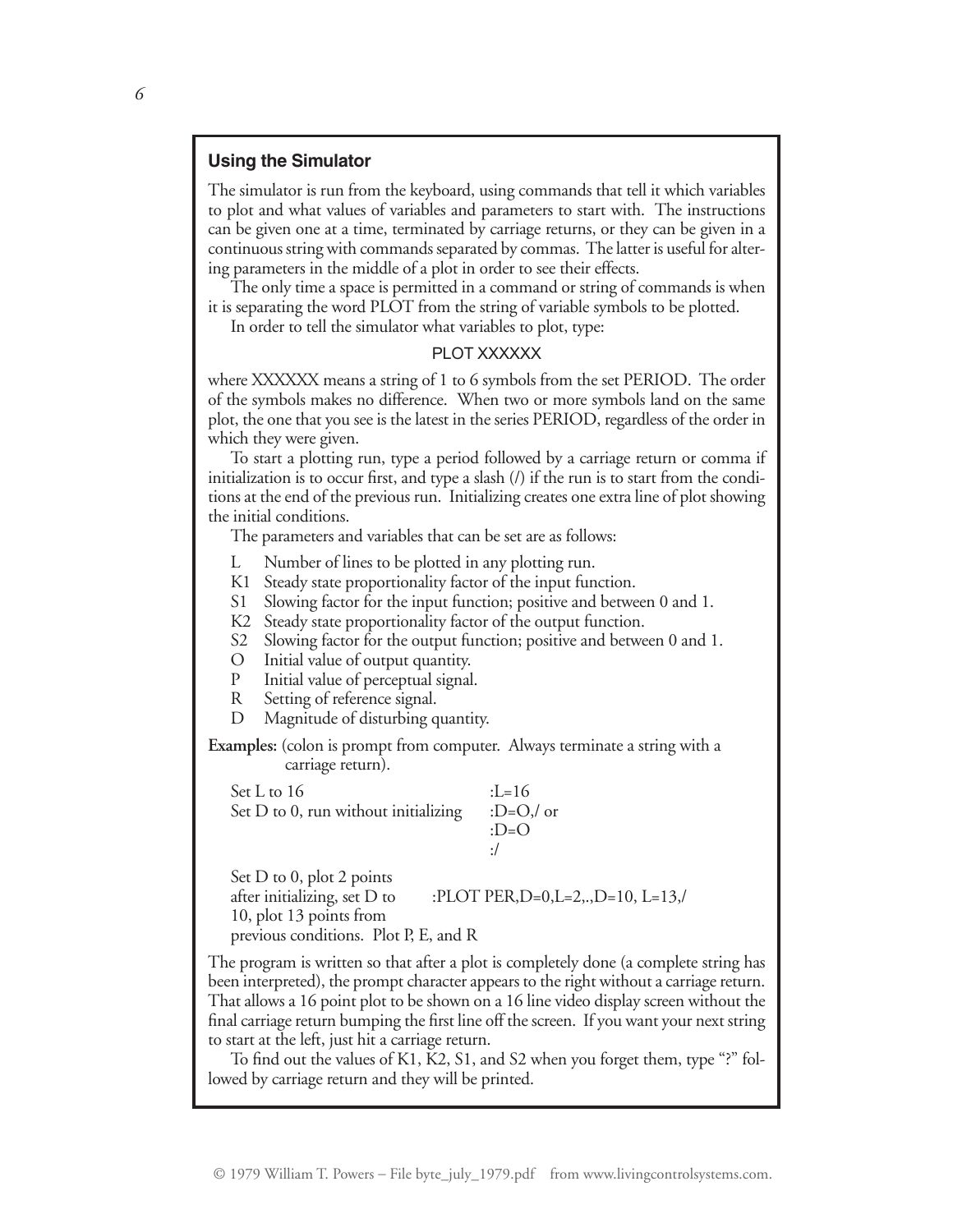decrease; we will always work with one-dimensional control systems, treating multi-dimensional control phenomena by using multiple control systems. The perceptual signal is the system's internal representation of the external world—its only such representation.

Line 103 expresses the definition of the input function and the way it relates the input quantity and perceptual signal:  $P = FNI(I)$ .

Inside the system is another signal, the *reference signal,* R. In living systems, this signal is generated elsewhere in the organism; it is not accessible from outside. The reference signal, along with the perceptual signal, enters a function called the *comparator,* which subtracts one signal from the other and emits an *error signal,* E, representing the signed difference of magnitudes. It does not matter which signal is subtracted from which, but for uniformity we will always treat the reference signal as the positive input and the perceptual signal as the one subtracted from it. Thus, a positive error signal always means that the reference signal is larger than the perceptual signal. This function does not have to be generalized, as nonlinearities and amplification can always be absorbed into one of the other functions.

Therefore line 104 represents the comparator without using a function; it is the comparator function itself:  $E = R - P$ .

The error signal drives the output of the system via the *output function,* FNO. The output of the system, therefore, depends not on the input quantity or the perceptual signal alone, but on the *difference* between the perceptual signal and the reference signal. The output function translates a signal inside the system into a quantity outside it, according to whatever rule is described by FNO. If the error signal changes sign, the output quantity also changes; in other words, we assume that output functions have no constant term. Any such constant term would have the same effect as a reference signal, creating an offset in the overall system response. Not every system can handle error signals and output quantities that go through zero and thus change sign, but the principles remain the same in the region where the system works.

Line 105 expresses the operation of the output function:  $O = FNO(E)$ . This closes the loop of cause and effect since the output quantity appears in line 102 where the input to the system is calculated.

If the system functions are properly designed for the properties of the system's environment, this entire closed loop will seek an equilibrium state. Our simulator will let us look at time-varying effects, but for the most part we will be concerned with steady state relationships.

Once we have seen how time variations come into the picture, we will concentrate on variations that occur slowly enough that the system and its environment never get far from a steady state relationship. This is the whole trick in grasping how control systems work. If you allow yourself to become embroiled in the interesting details of stabilization, or interested in the limits of performance in the presence of large and rapidly changing disturbances, you may learn a lot about one control system, but you will miss the organizational features that are obvious only when the system is not being subjected to unusual stresses. We will be concerned mainly with the *normal range of operation,* the range within which this system can behave very nearly like an ideal control system. Once that mode of operation is understood, there is plenty of time to explore the limits of operation. (See "Anatomy of the Simulator" text box).

|                          |                     |   | 0           | I       | D |
|--------------------------|---------------------|---|-------------|---------|---|
|                          | $\mathbf 0$         |   |             | 1       | D |
|                          |                     |   | o           |         | D |
|                          | $\mathbf 0$         |   | $\bullet$   | I       | D |
|                          |                     |   | $\mathbf 0$ |         | D |
|                          | $\mathsf{O}\xspace$ |   | $\bullet$   | I       | D |
|                          |                     |   | 0           |         | D |
|                          | $\mathbf 0$         |   | ٠           | T       | D |
|                          |                     |   | 0           |         | D |
|                          | $\mathsf{o}\xspace$ |   | ٠           | T       | D |
|                          |                     |   | 0           |         | D |
| $\overline{\phantom{a}}$ | $\mathbf 0$         |   | ٠           | I       | D |
|                          |                     |   | 0           |         | D |
|                          | 0                   | ٠ | $\bullet$   | I       | D |
|                          |                     |   | 0           |         | D |
|                          | $\mathbf 0$         |   |             | $T - D$ |   |

*Figure 6: The initial plot generated by the BASIC simulator. Disturbance is set to 15 units and the reference signal is initialized to O. The system is in a state of oscillation.*

 $\ddot{\cdot}$ .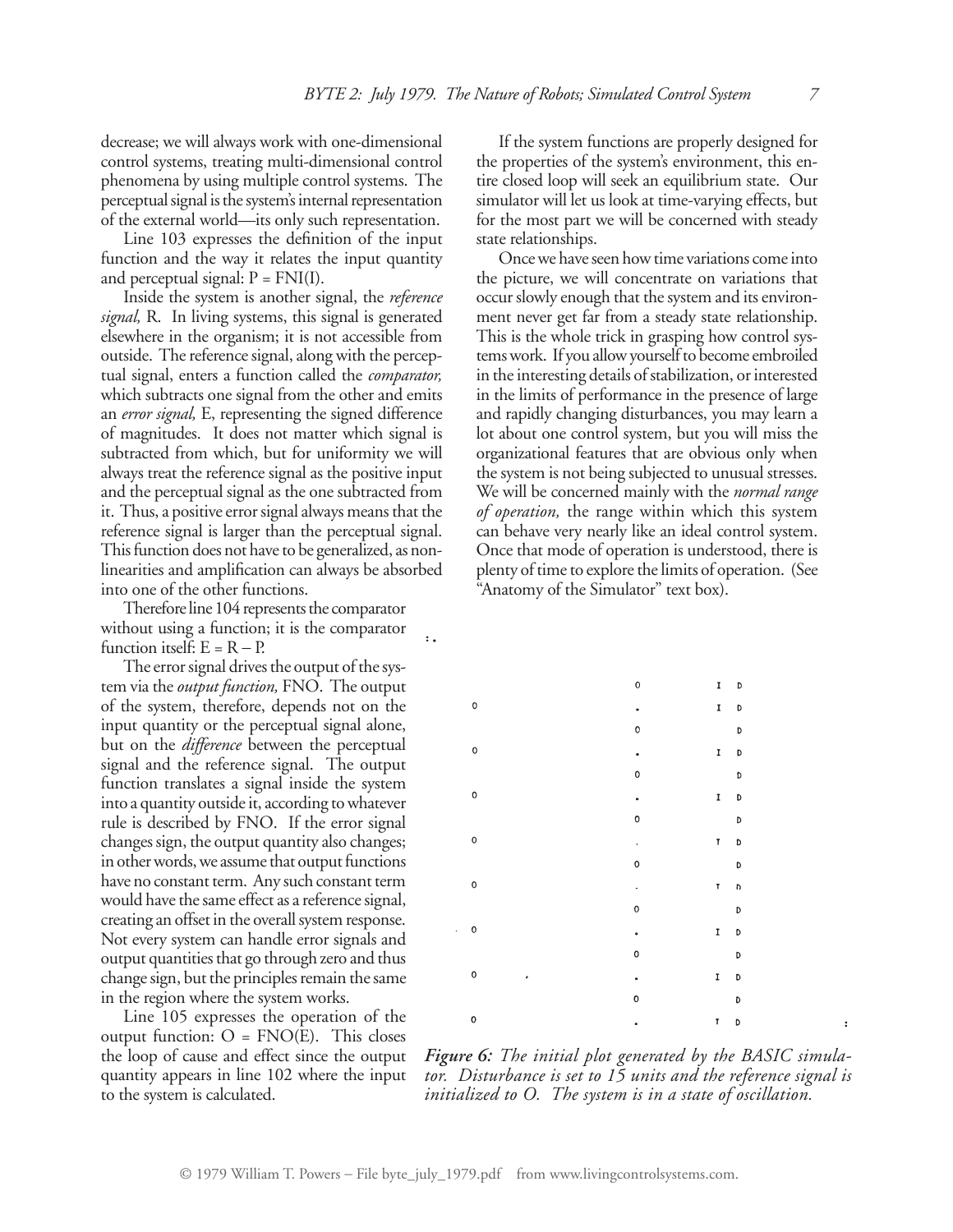#### **A Wrong Approach**

Let us start off by assuming that we have a simple linear system. The input function is a multiplier of 1, the comparator is already simple and linear, the output function is a multiplier of 2, the feedback function is a multiplier of 0.5, and the disturbance function is a multiplier of 0.8. These choices are dictated partly by the need to keep variables from falling on each other when we plot them. The simulator initializes D to 15.

Our four system equations, with these values substituted, now look like this:

| $1 = 0.5xO + .8xD = 0.5xO + 12$ | (1) |
|---------------------------------|-----|
| $P = I$                         | (2) |
| $E = R - P$                     | (3) |
| $O = 2xE$                       | (4) |

This system of equations is iterated during a simulation of behavior.

The above is a pretty simple system of equations. So why can't we just solve it algebraically and skip the rest? I suggest, in fact, that you do solve it (by successive substitutions). Solve for the value of the perceptual signal in terms of R and D. You'll get  $P=I=(R-0.8 \times D)/2.$ 

Ready for a shock? Your computer can't come up with that solution! Let's fire up the BASIC simulator, which is initialized according to equations 1 thru 4 above, and plot I, D, and O. Type RUN, and answer the question with a reply that tells the width of your display. After the colon prompt appears, type in the following:

**: .**

I trust nobody had trouble with that.

The dot says "do a plotting run after initializing the variables." A slash  $(\bar{l})$  would say "do the run from where the last run left off." The result can be found in figure 6.

The disturbance is set to a steady + 15 units, and the reference signal is initialized to 0. According to the algebraic solution above, the input signal should be a steady 0.8 x 15/2, or 6 units, to the right of center (dots indicate center when nothing is there). It is clear that something else happened. The whole system is in a state of endless *oscillation*. (When variables fall on top of each other in a plot, the visible one is the latest in the sequence PERIOD.)

Nature has a way of slapping your wrist when you forget something important. Our wrist has just been slapped. Naturally we do not get the same result that algebra gives: the algebraic solution comes from treating all of those relationships *simultaneously*. Our computer program is treating them *one at a time*. The algebra says that if one variable changes, they all change. The computer, being a purely sequential machine, thinks it can change one variable without changing the others. If the physical system being modeled is of that nature—if it, too, is a sequential state machine—then the computer will produce a correct picture of behavior. But, if the system being modeled works in terms of continuous variables, *even in part*, the computer will turn it into a sequential-state machine and analyze *that* kind of system instead of the one we actually have. That is what has happened here. We forgot to tell the computer that these variables can't change as fast as the computer can compute.

#### **A More Accurate Approach**

In order to make this simulated system behave the way the algebra says it should, we have to slow down changes in one or more variables to take account of the fact that we are dealing with real, physical variables and not abstract numbers. The simulator does this in the input and output functions, lines 37 thru 40 (input) and 41 thru 44 (output). We will be basically dealing with a linear system in which both the input and output functions are constants of proportionality. As you can see from listing 2, however, there's a little more to it than that.

Consider line  $42: O = O + S2 * (K2 * E - O)$ . The O on the left side is the new value of that quantity after this program step has been executed. On the right side, O indicates the last value of the output quantity. We recognize K2\*E as a calculation of the output quantity as if it were simply proportional to the error signal, E. The expression in parentheses, therefore, is the *difference* between this calculated new value and the old value of O. This is how much the output quantity would change if it could change instantly.

This calculated amount of change is multiplied by S2, a *slowing factor,* and the result is added to the old value of O. We calculate the amount of change that an instantly reacting system would produce, but allow only a fraction S2 of it to occur on any one iteration. S2 is a positive number between zero and one. We've put a low-pass filter into the output function, without affecting the *steady state* proportionality constant.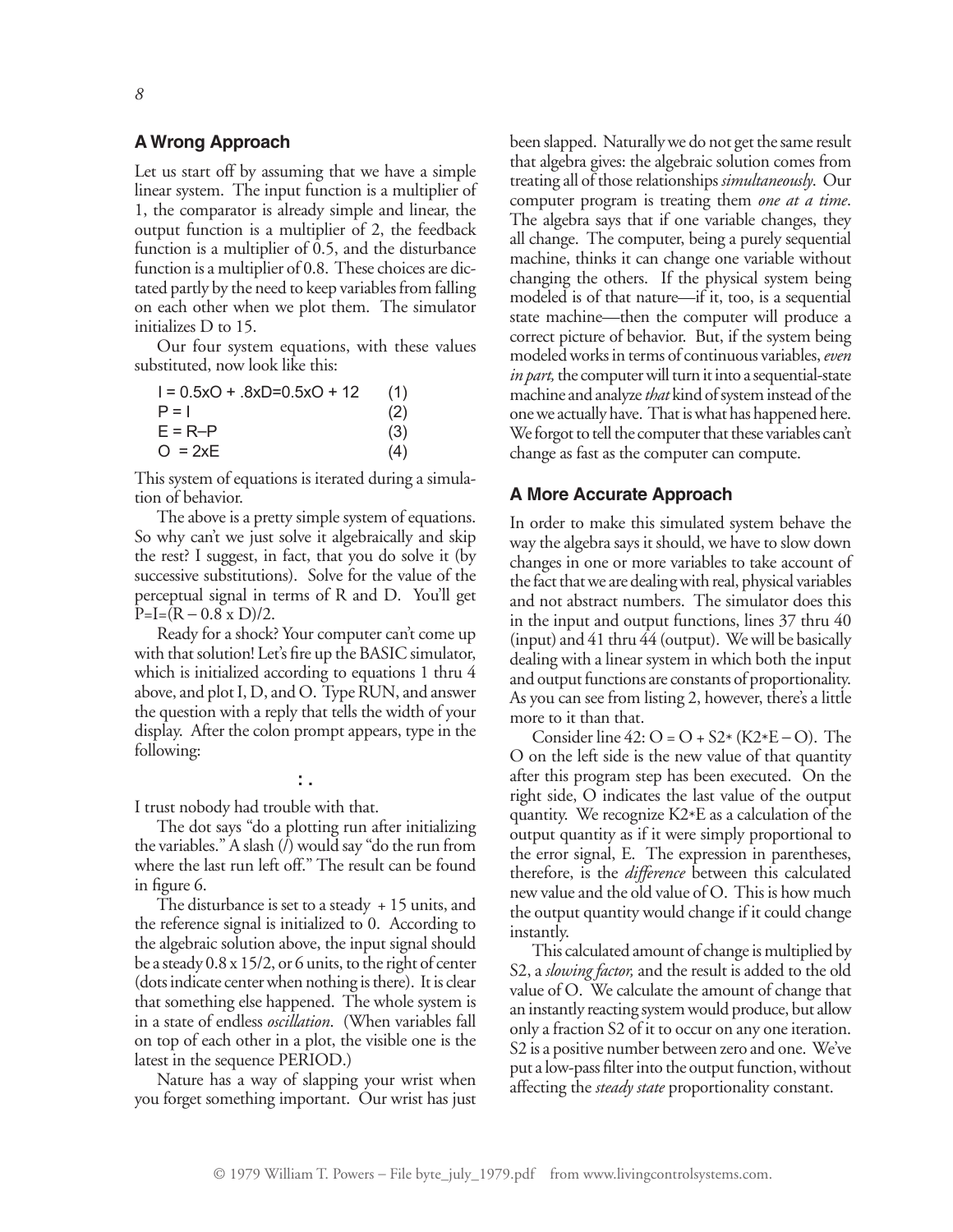The same thing is done for the input function. A slowing factor S1, between zero and one, acts to slow P down. We need only one slowing factor to make this simulator behave realistically, but there is provision for two, so that you can explore the effect of having two if you wish. In all the plots to follow, we'll use a modest slowing factor of S1=0.5 in the input function, and essentially all of the required slowing in the output function. Once you get the hang of this you can put slowing factors into *any* of the functions.

The simulator is initialized with S1 and S2 set to 1, which reduces  $O + S2x$  (K2xE – O) to  $O + K2xE - O$ or just K2xE (no slowing at all). The same is done for the input function. Let's set them to other values and see what happens. The values of S1 and S2 can be set by typing S1=n or S2=n and a carriage return:

> $\mathbf{I}$ b

 $\mathbf I$ D

D

D

D

D

D

 $\mathbf{D}$ 

 $\mathsf D$ 

D

D

 $\mathbf{r}$ 

 $\mathbf I$ 

 $\mathbf{I}$ 

 $\mathbf{I}$ 

 $\mathbf I$ 

 $\mathbf{I}$ 

 $\bar{I}$ 

 $\mathbf{I}$ 

 $\mathbf{r}$ 

 :S1=0.5 :S2=0.2

:S1=0.5 :S2=0.2 :.

: . (run with initialization)

 $\circ$ 

 $\Omega$ 

 $\circ$ 

 $\circ$ 

 $\circ$ 

 $\,0\,$ 

 $\circ$ 

 $\mathbf 0$ 

 $\circ$ 

 $\mathbf 0$ 

 $\mathbf c$ 

Suddenly we see nice, smooth relationships (figure 7). If you measure, you'll see that the input signal, I, ends up just six units to the right; the same solution given by the algebraic approach.

Does this mean we can just use algebra to analyze a control system? Not at all. We won't delve into this, but the algebraic solutions are valid *only* if the differential equations which really describe the system have steady state solutions. Then the algebraic solutions *are* the steady state solutions. In our simulator, we see all the time variations that lead toward the steady state, and the algebra says nothing about these. By putting the slowing factors into our calculations we have caused this system to seek a steady state. Therefore, it is the stability of the system that tells us we can use algebra, not the other way around. Predicting stability can become a messy process. We fiddle around with slowing factors until we *get* stability, which is more or less how Nature does it anyway.

|   |  | D                                                                                                                                    |
|---|--|--------------------------------------------------------------------------------------------------------------------------------------|
| O |  |                                                                                                                                      |
|   |  |                                                                                                                                      |
|   |  | <b>Figure</b> 7: The slowing factors have been changed.<br>$\overline{SI}$ equals 0.5 and $\overline{SZ}$ is 0.2. We now have a much |

*smoother curve.*

*zero). R andDcan beset, and remain thesame during a run. The value of thefeedback function is set at 0.5, the value of the disturbance function at 0.8.*



*sensitivity), S1 (input slowing factor), K2 (output sensitivity), and S2 (output slowing factor). P and O can be initialized to anystarting value (normally*

© 1979 William T. Powers – File byte\_july\_1979.pdf from www.livingcontrolsystems.com.

 $\ddot{\cdot}$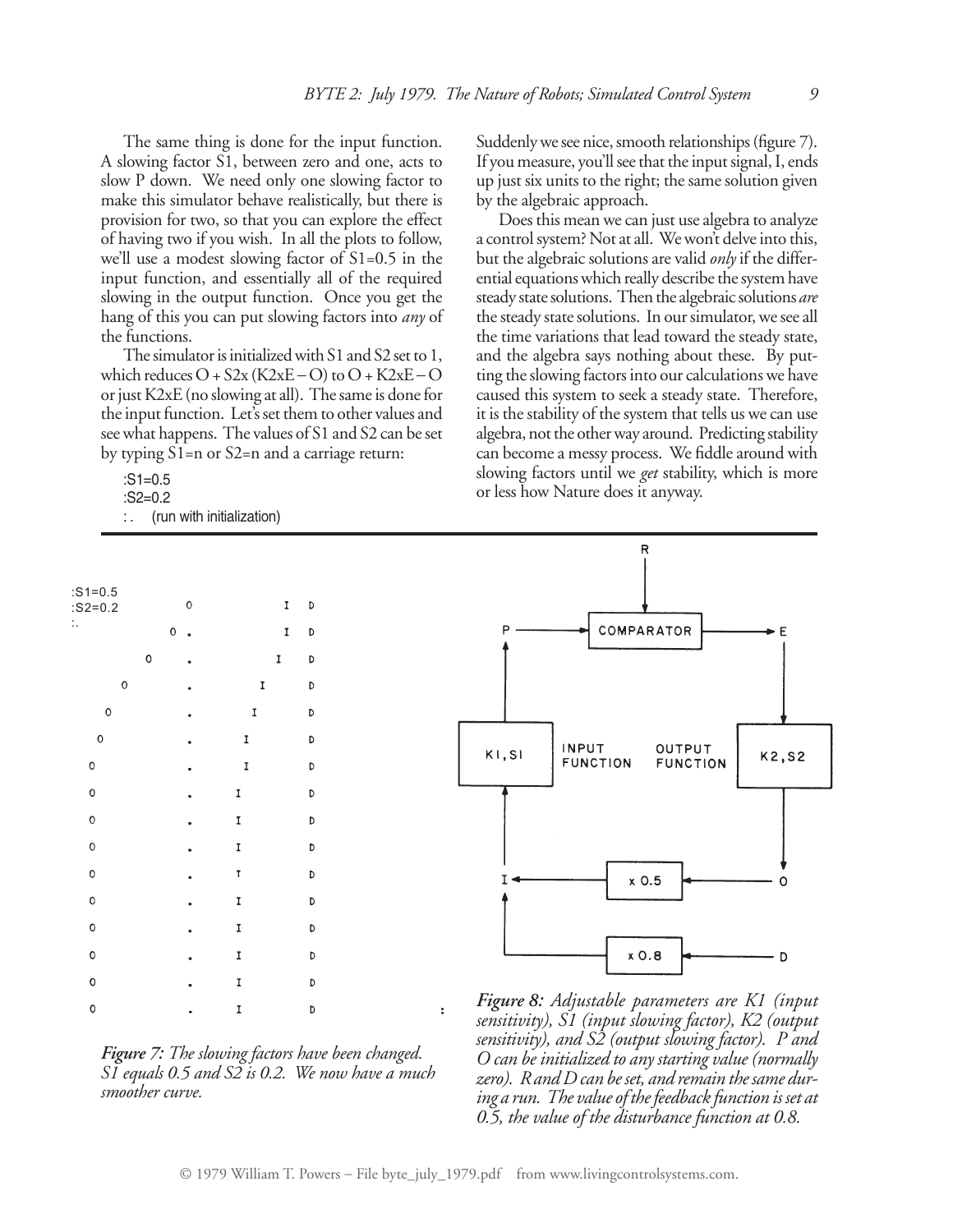We have now established the fact that using natural logic and following causes and effects around the closed loop as a sequence of events will lead to a wrong prediction of control system behavior. This immediately eliminates three-quarters of what biologists, psychologists, neurologists, and even cyberneticians have published about control theory and behavior. We are just beginning to see that one must view all the variables in a control system as changing together, not one at a time. This is what I mean by retraining the intuition. Cartesian concepts of cause and effect, and Newtonian physics, have trained us to think along directed lines. What we need to do to understand control systems is to learn how to think in circles.

#### **Properties of a Control System**

Figure 8 shows the control system and its environment as we will be dealing with it from now on. Let's start with some definitions:

*Loop Gain* means the product of all the steady state factors encountered in one trip around the closed loop, counting the comparator as a factor of –1. In the initial setup, K1 was 1, K2 was 2, and the feedback function FNF was a multiplier of  $+$  0.5, so the loop gain was  $-1$ . The sign of the loop gain is the sign of the feedback; we have (and will continue to have) negative feedback.

*Error Sensitivity* is the factor K2, the steady state proportionality factor in the output function FNO. This number expresses how much output will be generated by a given amount of error signal.

*Input Sensitivity* is the factor K1, the steady state proportionality factor in the input function FNI. This number expresses how much perceptual signal will be generated by a given amount of input quantity.

We are going to perform a series of experiments with this control system in order to arrive at some useful rules of thumb for thinking about how control systems work. These rules are approximations, but by doing the experiments and seeing how good the approximations are, you will learn to think precisely about control phenomena, even when using approximate language.

We will set the system parameters to give a loop gain of –10. As a way of summarizing where we are (refer to figure 8), the commands are given one at a time with annotations:

| $K1=1$     | Input sensitivity $= 1$ .      |
|------------|--------------------------------|
| : $K2=20$  | Error sensitivity = $20$ .     |
| $:S1=0.5$  | Input slowing factor $= 0.5$ . |
| $:S2=0.07$ | Output slowing factor = 0.07.  |
| : $R=0$    | Reference signal $= 0$ .       |
| $:O=0$     | Output initialization = 0.     |
| : $P=0$    | Perception initialization = 0. |
| :D=0       | Disturbance = $0$ .            |

Type those commands, and the system is now set up in a "home base" condition. Remembering that the comparator is equivalent to the factor of  $-1$  and the feedback function is permanently set to be a factor of + 0.5, this combination of parameters gives a loop gain of 1 x  $(-1)$  x 20 x 0.5 = -10.

There are two fundamental rules of thumb: a control system keeps its perceptual signal matching its reference signal, and the output of a control system cancels the effects of disturbances on the input quantity. We will take these up in order.

#### *Rule 1: P = R*

We're looking at the system with no disturbance acting (D=0). If you want to be sure that everything stays at zero, type PLOT PERIOD . followed by a carriage return. You will see a row of Ds, D being the last symbol in the sequence PERIOD and hence the only one visible when all variables are at zero.

Now we will plot just the reference signal and the perceptual signal. The first two points will be done with the initial conditions set up above. The reference signal will then be set to  $+25$  units, and the plot will be continued for 13 more points. Since this plot will commence *with* initialization (the dot command), an extra line showing the initial conditions will be plotted first. This makes a total of 16 lines, which will fit on most video displays. Of course, if you're doing this on paper you don't have to worry about the number of points plotted. Here is the command string:

#### :PLOT PR,L=2,.,R=25,L=13,/

Before discussing this, let's do another run of 13 points (figure 9), setting the reference signal to  $-25$ units and continuing without initialization (the slash command,/):

#### $:R = -25$ .

It is clear that the perceptual signal comes to a steady state quite close to the magnitude of the reference signal, whatever the reference signal may be. The question is, how critically does this tracking effect depend on the input sensitivity and error sensitivity?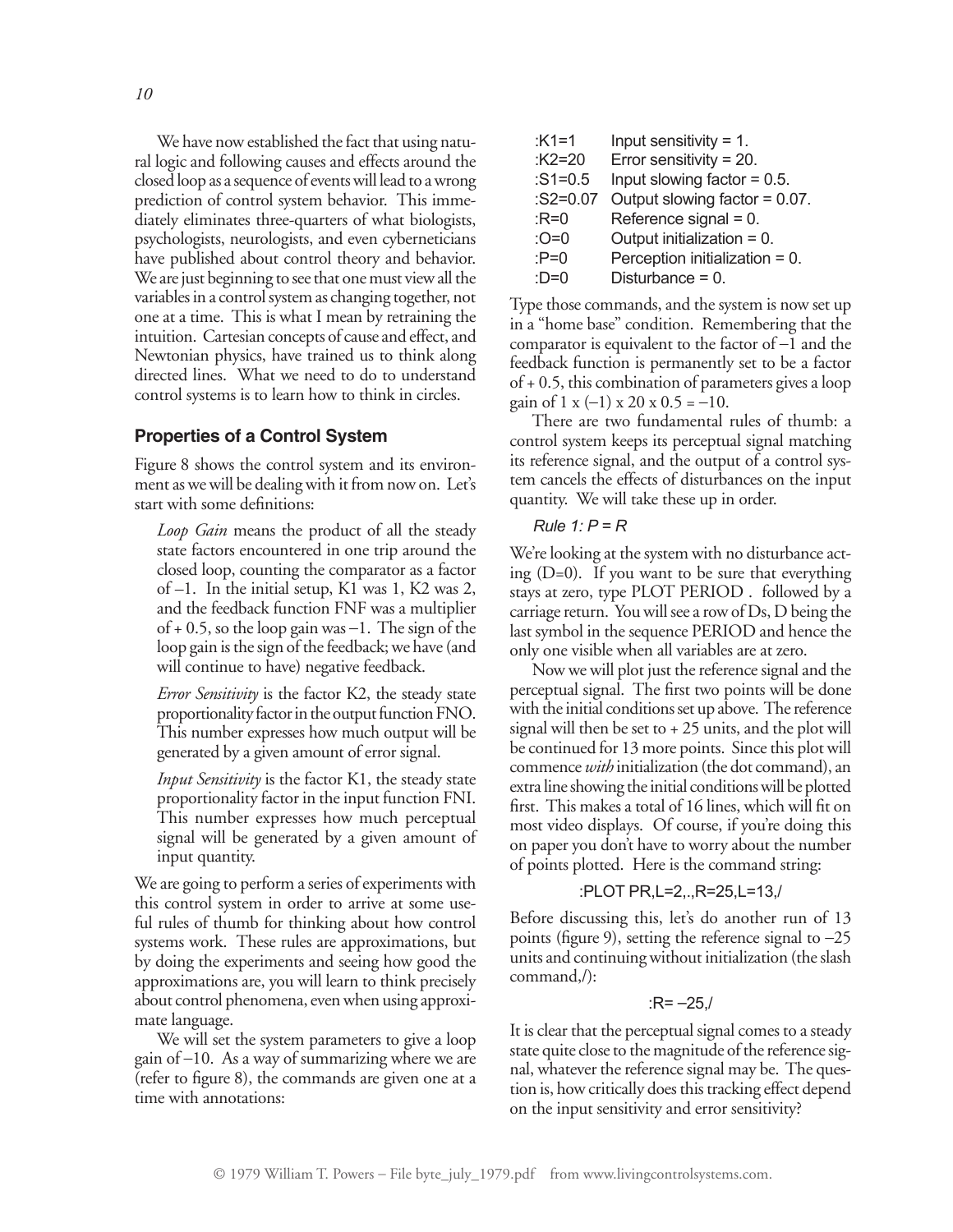

*Figure 9: The values of variables are listed in this plot. The disturbance value is changed from +25 to –25.*



*Figure 10: Change of gain during plot. After 8th line, gain goes from 20 to 40. Reference signal is changed to check operation.*

Let's leave the reference signal at –25 and do a run in which the error sensitivity is doubled at the start, and the input sensitivity is doubled halfway through the run. We will start from the previous conditions. The loop gain will now be  $-40$  instead of  $-10$ .

$$
:K2=40,L=8,/K1=2,/
$$

To insure that everything is working correctly, let's flip the reference signal to  $+25$  units (figure 10):

$$
: L=16, R=25,
$$

While there is an effect on the *way* the tracking takes place, the only effect of these rather drastic changes in input and error sensitivity is to make the tracking a little better. What about a *decrease* in these parameters?

#### :L=16,K1=0.5,K2=10,/, R=25,/ (Loop gain now 2.5)

Figure 11 shows that the approximation P=R isn't very accurate any more. For loop gains smaller in magnitude than about 10 (negative), the approximation begins to lose accuracy.

You will notice that doubling the error sensitivity, which doubles the amount of output generated by a given error, does *not* double the amount of output that actually occurs. Far from it. When, for any reason, the loop gain goes up, the steady state error simply gets smaller, assuming that the system remains stable. This fact does violence to the popular idea that the brain commands muscles to produce behavior. If that were the case, doubling the sensitivity of a muscle to the nerve signals reaching it ought to produce twice as much muscle tension. Nothing of the sort happens, unless you've lopped off the rest of the nervous system, particularly the feedback paths.

As long as the loop gain is sufficiently large and negative (–10 or more negative will do for a number), a stable control system will match its perceptual signal nearly to its reference signal, regardless of the reference setting. We are ignoring, of course, transient effects.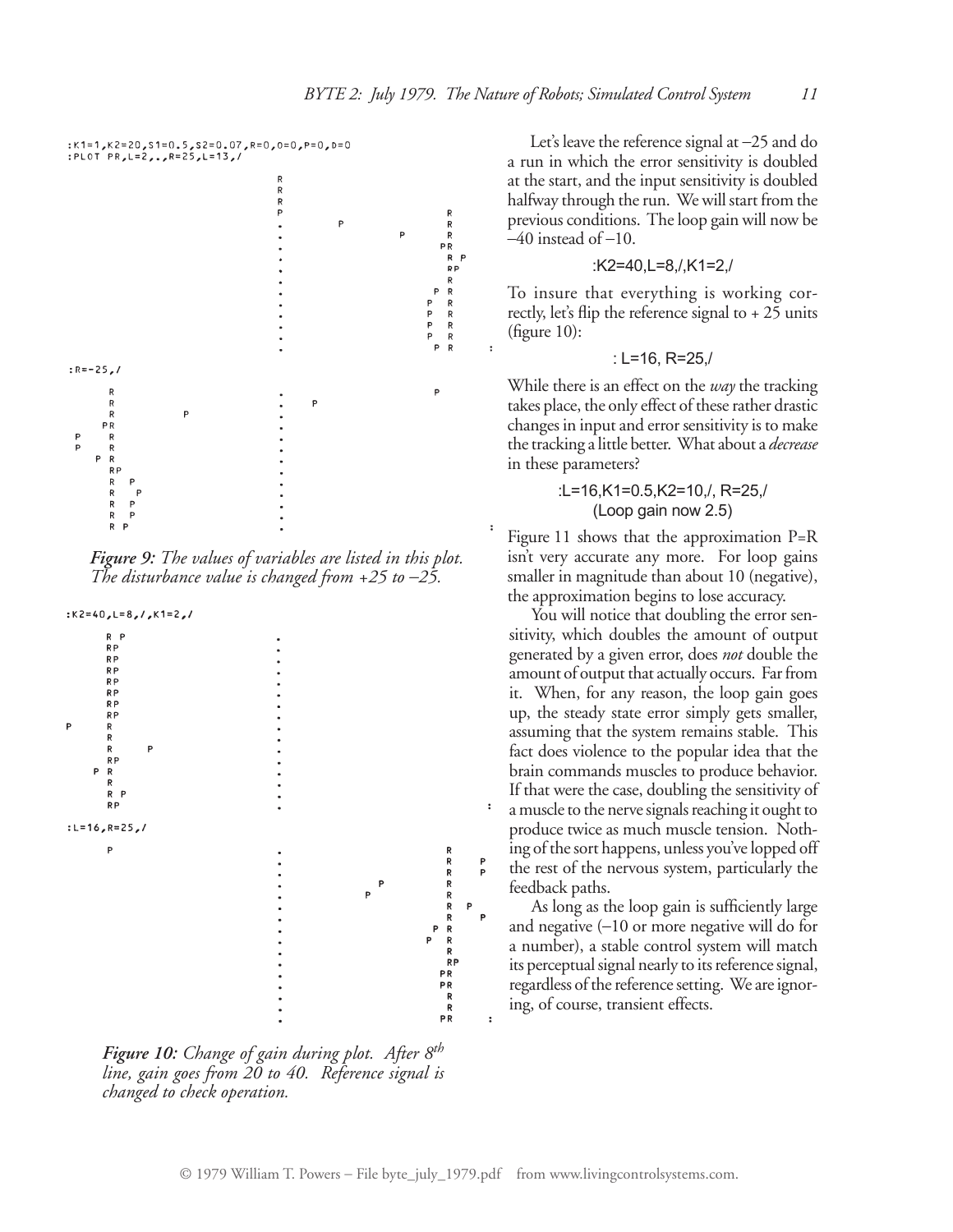

*Figure 11: The simulation parameters have been changed to produce a gain of 2.5. Notice that the approximation P=R is now inaccurate.*



*Figure 12: The reference signal has been set to zero. This plot shows us the input quantity, the output quantity and the disturbance signal for D= +15 and then D= –15.*

All of this was done with the disturbance set to zero. Now let us set the reference signal to zero, and check the second fundamental rule of thumb.

#### *Rule 2: (delta O) = –(delta D)*

This rule requires some interpretation. It says, for the sake of brevity, that (with the reference signal constant) a change in the output quantity is equal and opposite to (the minus sign) a change in the disturbing quantity. Generally, the input and disturbing quantities will affect the input quantity through different physical paths. In our model, the output quantity acts through a multiplier of 0.5, and the disturbance through a multiplier of 0.8. The rule has to be interpreted to mean that the *effects* of the changes *on the input quantity* are equal and opposite. We will see this demonstrated.

We will now plot the output quantity, O, the disturbing quantity, D, and the input quantity, I (to make the above clear). The reference signal could be left where it is, but to avoid confusion let's set it to zero for this set of plots. The loop gain is set to  $-10$ .

:PLOT OID, R=0,K1=1,K2=20,L=1,D=0, .,L=15, D=15,/ Let this plot run out, then:  $:D=-15$ 

There is some lurching back and forth in figure 12, but in the steady state the behavior of the input quantity shows that the effect of the disturbance is essentially cancelled by the final effect of the output quantity.

If you did some measuring on the plot, you would find that the final value of the output quantity is very close to 8/5 of the value of the disturbing quantity. This follows from three facts: the input quantity ends up nearly at zero; one unit of output has 0.5 unit of effect on the input quantity; one unit of disturbance has 0.8 unit of effect on the input quantity. This is the kind of reasoning that helps in understanding how a control system works.

The primary observation about a control system is always the existence of an input quantity which is stabilized against disturbances by variations in the output quantity. If the input quantity is held essentially constant (in the steady state), then one *can deduce the* relationship *between* disturbances and the system's output quantity simply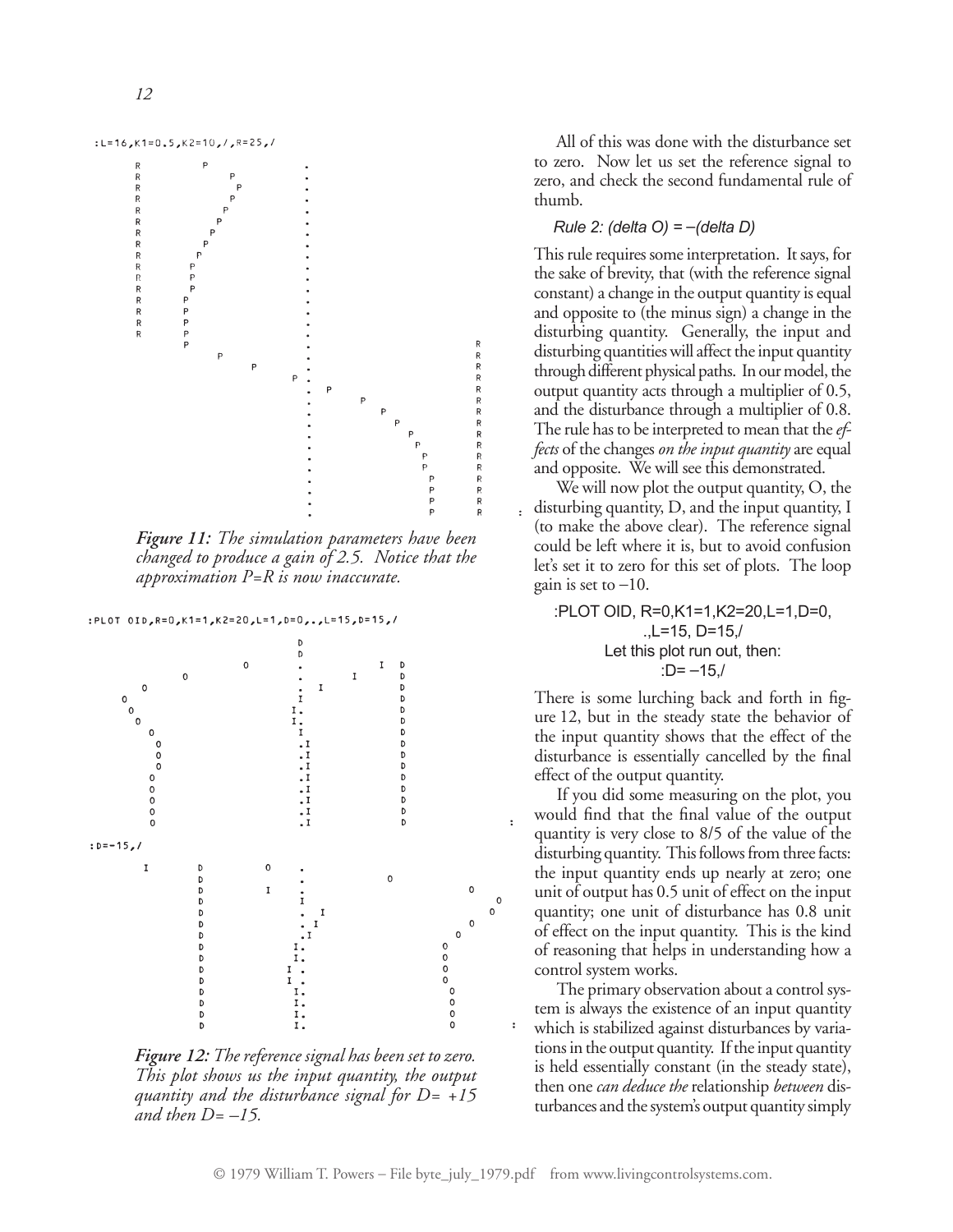#### :PLOT RIOD, D=0, R=0, L=1,., R=12, L=15, /, D=15, /

b  $\begin{array}{c} \begin{array}{c} \text{R} \\ \text{R} \\ \text{R} \\ \text{R} \\ \text{R} \\ \text{R} \\ \text{R} \\ \text{I} \\ \text{I} \\ \text{I} \\ \text{I} \\ \text{I} \\ \text{I} \end{array} \end{array}$  $\mathbf 0$ D<br>D<br>D  $\mathbf I$  $\mathsf{o}$  $\circ$ b  $\circ$ D  $\mathsf{o}$ b  $\circ$ b  $\begin{smallmatrix}0\0\0\end{smallmatrix}$ 1 R<br>1 R<br>1 R<br>1 R Þ D<br>D  $\mathsf{o}$ b  $\circ$ <br> $\circ$  $IR$ IR<br>IR<br>IR<br>IR D D D  $\circ$  $\mathbf{I}$  $\circ$  $\mathbf I$  $\circ$  $\mathsf{o}$  $\mathbf 0$  $\circ$  $\frac{1}{\alpha}$  $\begin{array}{c}\n\circ \\
\circ \\
\circ\n\end{array}$  $_{\rm o}^{\rm o}$ 

*Figure 13: A look at different reference signal effects. As explained in the text, the disturbance signal has made the perceptual signal match the reference signal.*

from observing the properties of the system's environment. On inspection, an external observer can see both the feedback function and the disturbance function, here multipliers of 0.5 and 0.8 respectively. For any given disturbance, the effect on the input quantity for a constant output quantity can be calculated on purely physical grounds. Since the input quantity remains undisturbed in the steady state, one can then look at the connection between the output quantity and the input quantity, and deduce how the output quantity must change to account for the fact that the input quantity *doesn't* change.

Thus, in order to predict how this system will react to any external disturbance, it is necessary only to know that the system is a control system and to look closely at its environment. The kind and amount of reaction follow from the nature of the feedback and disturbance functions which are properties of the visible environment.

Most important, as far as the life sciences are concerned, the form and amount of *reaction* do *not* depend *on any* property *of* the control system; not enough to make any difference. Therefore, when you apply a stimulus and see a response, you are using the organism as a complicated analogue computer in order to study the physics of the local environment. This is not what the life sciences have thought they were doing.

All that remains to wrap up this section is to see the effects of disturbances when the reference signal is set to different values. This will lead to the definition of a useful technical term: the *reference /eve/ of the input quantity* (see figure 13):

#### :PLOT RIOD,D=0,R=0,L=1,.,R=12, L=15,/,D=15,/

If you have a 16 line video display this will scroll past you, losing the early parts, but no matter. The first event is that the reference signal is set to 12, and the input quantity moves essentially to  $+ 12$ . The output quantity goes to  $+ 24$  in order to accomplish this. Then the disturbing quantity goes to  $+15$ , which has the exact effect on the input quantity that  $+ 24$  units of output have. As a result, the output quantity drops to zero—*exactly* zero, if you look at the numbers.

In effect, the disturbance, by itself, has enough effect to make the perceptual signal match the reference signal. Looking at figure 8, you can see that this would mean a zero error signal and no drive to the output function. So, whenever the output drops to zero, we know that the perceptual signal is matching the reference signal, even if we can't see it.

In our model right now, the input sensitivity is 1, so the perceptual signal is numerically equal to the input quantity. That's a coincidence, since the units are different: physical units outside, impulses per second inside. Even if K1 wasn't 1, the output would still drop to zero when  $P = R$ . Thus, we can give a special name to the particular value of input quantity (however created) that brings the error signal, and hence the output quantity, to zero: *the reference level* of the input quantity. The reference signal clearly determines what this reference level will be, but so does the form of the input function.

#### **Main Points Reviewed**

All of this is supposed to have established two principal ideas. The first is that control systems control what they sense, not what they do. The second is that control systems act on the outside world only in order to protect a controlled perception against disturbance.